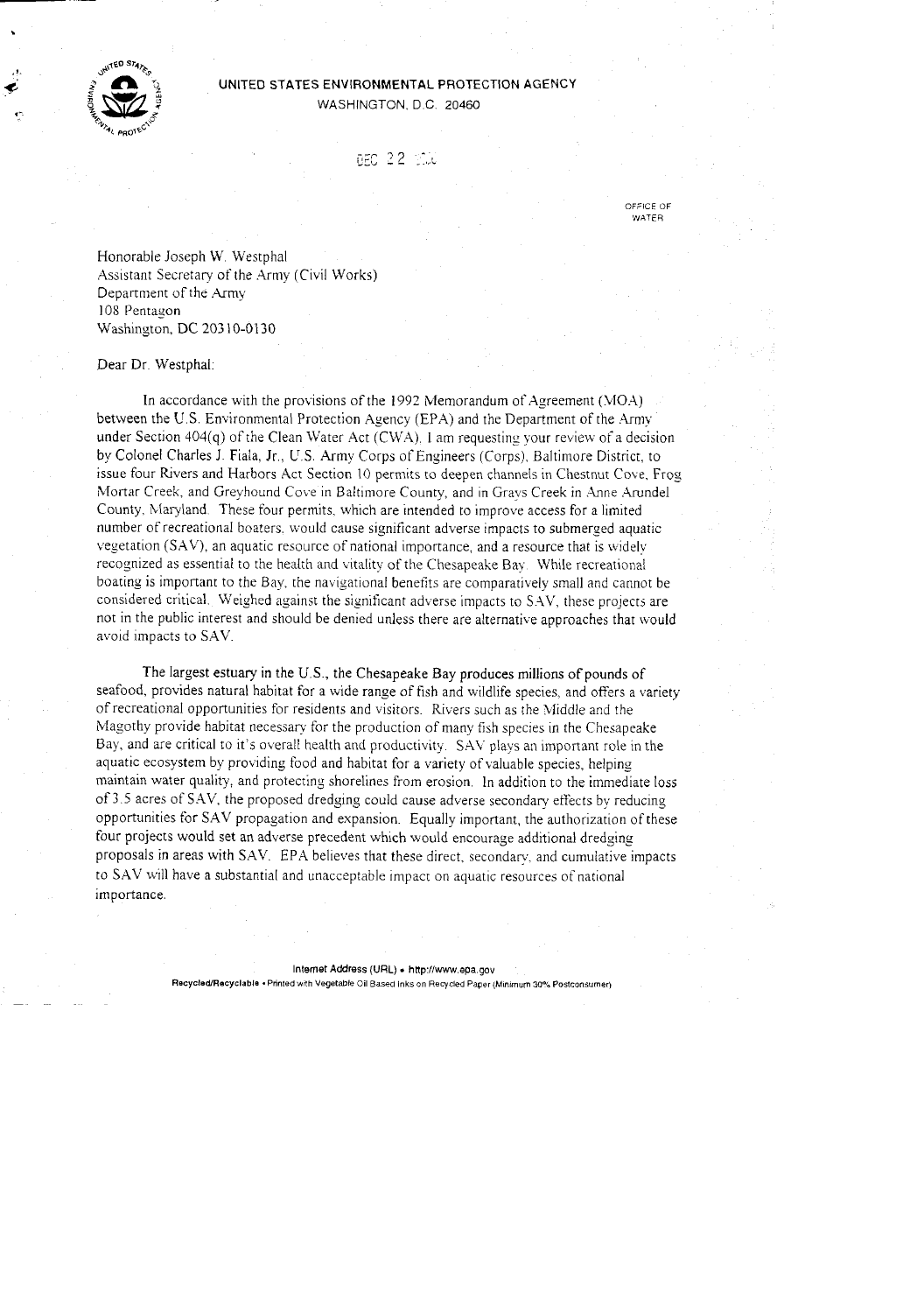The proposed authorization of these dredging projects is particularly troubling at this time because it would run counter to intensive Federal, state, local, and private efforts to restore the Chesapeake Bay. Since 1983, Maryland. Pennsylvania, Virginia. the District of Columbia, the Chesapeake Bay Commission, and EP.4 have been setting goals for the restoration of the Chesapeake Bay's living resources, including SAV. While up to 600,000 acres of SAV once existed in the Bay, only approximately  $68,000$  acres remain today  $-$  a loss of nearly 90% of this valuable resource. **in** light of these drastic declines, the Chesapeake Bay 2000 Agreement reaffirms the interim goal of protecting and restoring 114,000 acres of SAV, and calls for new and more aggressive goals to be set in 2002. Furthermore, in 1995, the Corps took part in the development of "Guidance for Protecting Submerged Aquatic V egetation in Chesapeake Bay from Future Disniption," ayreeing to a number of policies for the protection of SAV. including the need to avoid dredging in existing S.AV beds and areas that are suitable for SAV recolonization. Thus, permitting these proposed projects would undermine efforts to protect and restore SAV and would be counter to existing policies to restore the Chesapeake Bay.

EPA acknowledges the Corps' efforts to respond to requests to improve recreational access for a limited number of applicants, while also trying to protect the Chesapeake Bay's valuable aquatic resources for the greater public benefit. In this regard, however, we believe the Corps has not sufficiently reviewed alternative measures to avoid potential impacts to SAV. Such measures could include further changes in the width and configurations of proposed channels. pier lengthening to reduce the need for spur dredging. and the use of shared mooring facilities. Moreover, while EPA agrees with the Corps that further information is needed to develop additional specific policy regarding dredging and SAV in the Bay, it is inappropriate to permit the destruction of SAV without first having a sufficient understanding of the full effects of such activities. Although the Corps does propose to require a dredging impact study as part of the proposed permits, the study would occur after the SAV has been destroyed. Thus, the Corps is proposing to permit an activity that would impact a critical aquatic resource, while admittedly not having adequate information regarding its potential adverse effects. EPA is also concerned that the proposed study is not well designed and would likely not produce statistically valid results and, therefore, would be of little use in developing a long-term policy on dredging and SAV in the Bay.

Given the importance of SAV to the health of the Chesapeake Bay, EPA urges Army to reconsider the four proposed permits. In particular, there should be a thorough review of alternative methods to accomplish the purpose of the proposed projects while avoiding impacts to SAV. Where such impacts cannot be avoided, the proposed dredging should be denied. EPA commits to work with the Corps and the applicants to identify acceptable alternatives to the proposed projects. EPA also commits to work with the Corps and others to help design an effective study of dredging impacts on SAV. which could then be used to help develop policy to guide future permit decisions. Until there is such a Bay-wide dredging and SAV policy, based on sound scientific data, EPA further recommends that no permits be issued that would adversely impact SAV.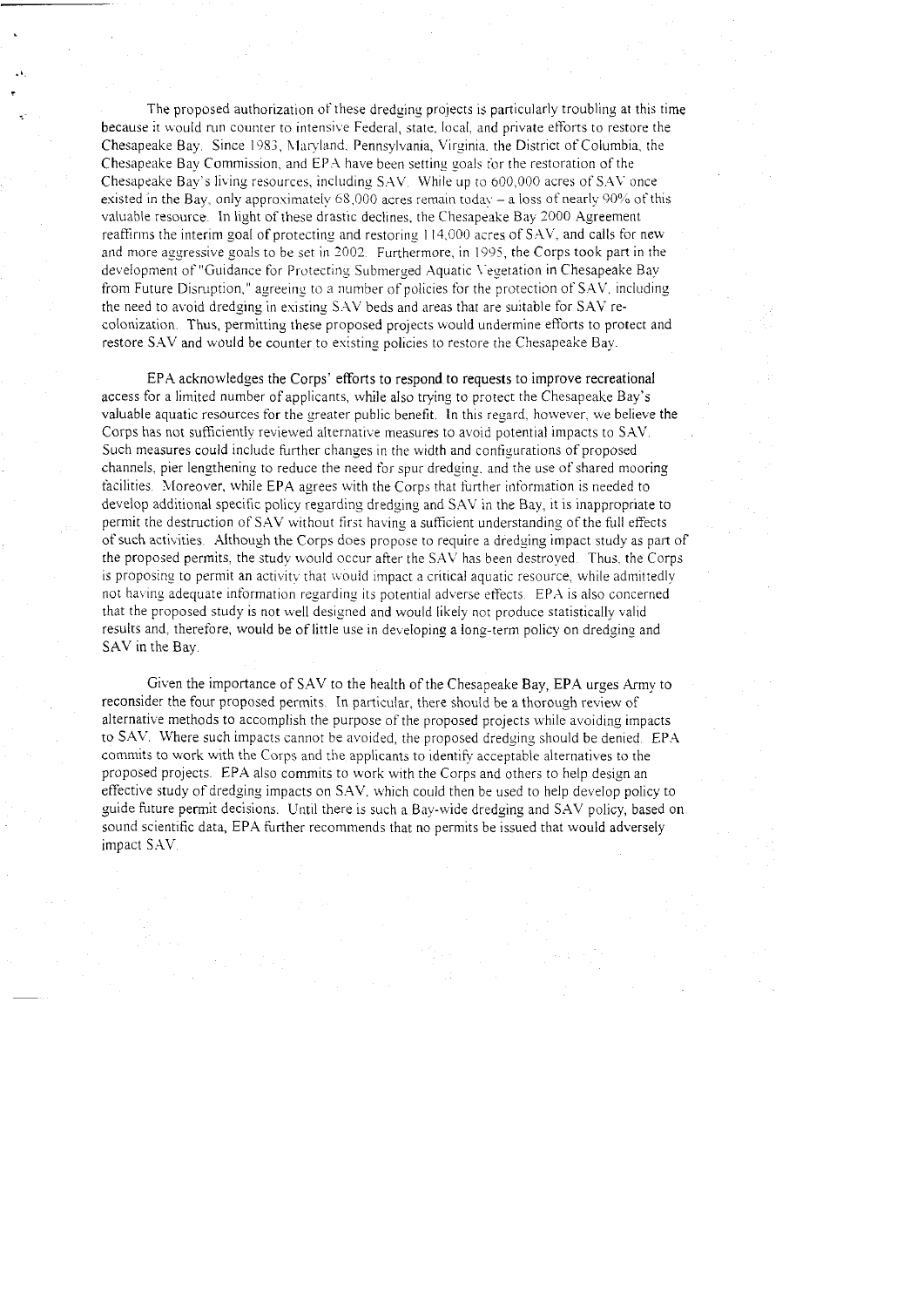Thank you in advance for your consideration of this important matter. Attached is a detailed description of EPA's concerns with the proposed project. Should you have any questions or wish to discuss this matter further. please do not hesitate to call me or have your staff contact John Ettinger of the Wetlands Division, at (202) 260-1190. Fraction of this important matter. Attached is a<br> **a** proposed project. Should you have any<br>
please do not hesitate to call me or have your<br>
ision, at (202) 260-1190.<br>
Sincerely,

Charle<del>s Fo</del>.

Assistant Administrator

Attachment

cc: Bradley Campbell, Regional Administrator. Region **I11**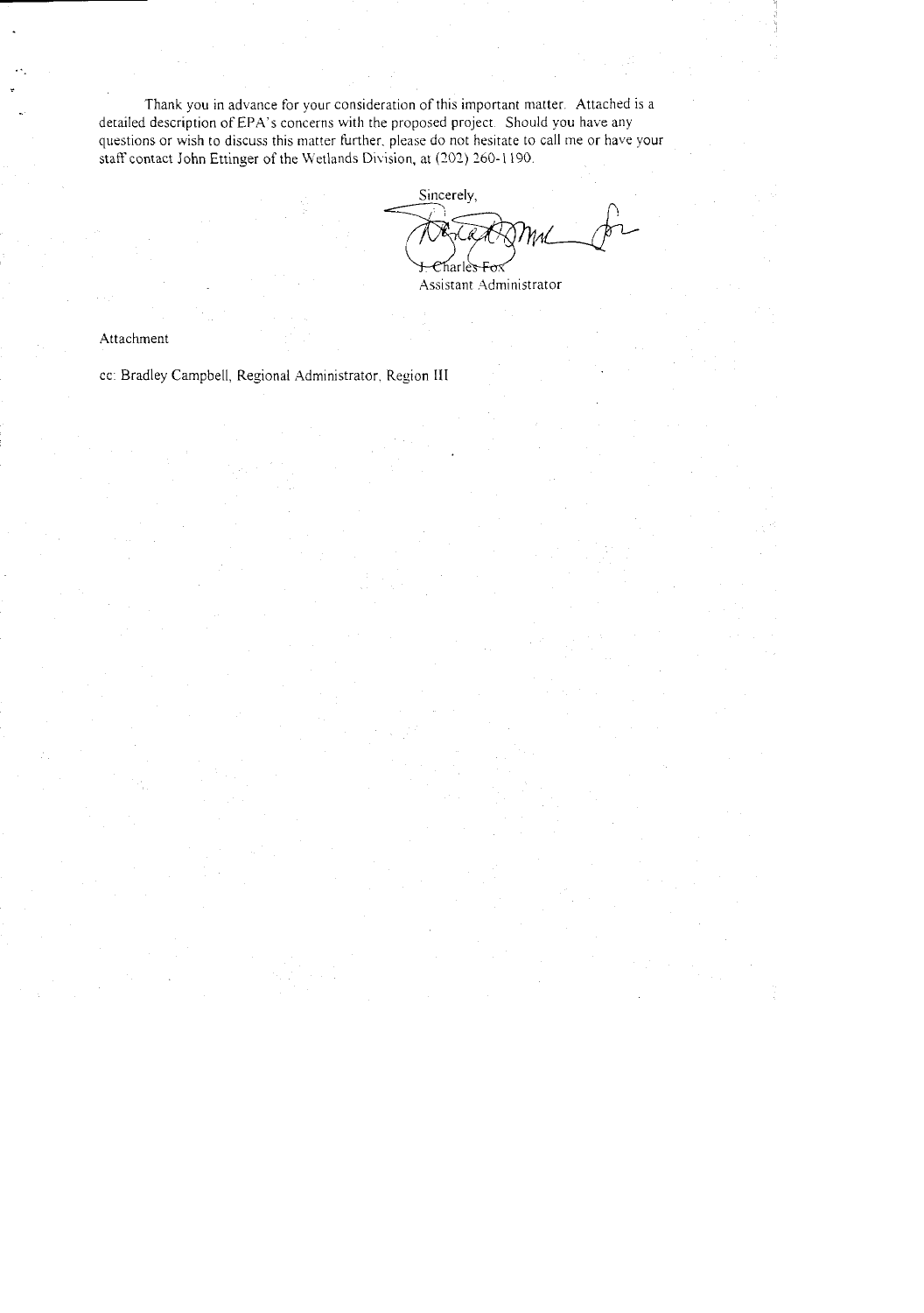# Technical Attachment on Proposed Section **I0** Permits for Dredging in Chestnut Cove, Frog Mortar Creek, and Greyhound Cove in Baltimore County, and Grays Creek in Anne Arundel County, Maryland

### I. INTRODUCTION

This attachment provides a detailed justification of EPA's request that Army review the proposals by the Baltimore District to issue Rivers and Harbors Act Section 10 permits for the dredging of channels in Chestnut Cove, Frog Mortar Creek, and Greyhound Cove in Baltimore County, and in Grays Creek in Anne Arundel County, Maryland. The primary purpose of the proposed projects is to improve navigational access for recreational boating.

EPA's request is based primarily on concerns with potential direct, secondary, and cumulative impacts to submerged aquatic vegetation (SAV), an aquatic resource that is critical to the health of the Chesapeake Bay. These concerns are heightened by the fact that the proposed dredging would run counter to intensive efforts to restore SAV in the Bay. When the relatively limited recreational benefits that would accrue from the dredging are weighed against the potential adverse impacts to critical aquatic resources. the proposed permits do not appear to be in the public interest. EPA believes, therefore, that the proposed permits should be denied unless there are alternatives that would avoid impacts to SAV. EPA agrees that there is a need for sound scientitic data upon which to build a comprehensive Bay-wide policy to guide future permit decisions involving dredging in SAV. The study proposed by the Corp, however, is unacceptable because it would occur after the projects have been permitted and would provide data that is of questionable scienrific merit.

### 11. PROJECT DESCRIPTIOKS

Chestnut Cove: CENAB-OP-RW (BA DEPRM/CHESTNUT COVE/DREDGING) 98-60411 through 98-60414. 95-6 I29 I. and 95-61297 The Baltimore County Department of Environmental Protection and Resource Management (DEPRM) and five riparian property owners propose to dredge, by mechanical or hydraulic method, a 325-foot long by 50-foot wide by -4 feet MLW main channel and five spur channels in Chestnut Cove to improve navigational access for the residential and commercial property owners alony the creek. The approximately 537 cubic yards of dredged material expected from the project is proposed for placement in an approved, upland dredged material placement site at Hart-Miller Island.

Frog Mortar Creek: CENAB-OP-RMN (BA FROG MORTAR CREEK/DREDGING) 98-61084 and 98-61096 through 98-61100. The Baltimore County DEPRM and five riparian property owners propose to dredge, by mechanical or hydraulic method. a main channel, 1,800 feet long by 50 feet wide, terraced from -5 feet to -6 feet MLW, and four spur channels in Frog Mortar Creek in Baltimore County, Maryland to improve navigational access for the residential and commercial property owners alony the creek. The proposal also includes dredging a 130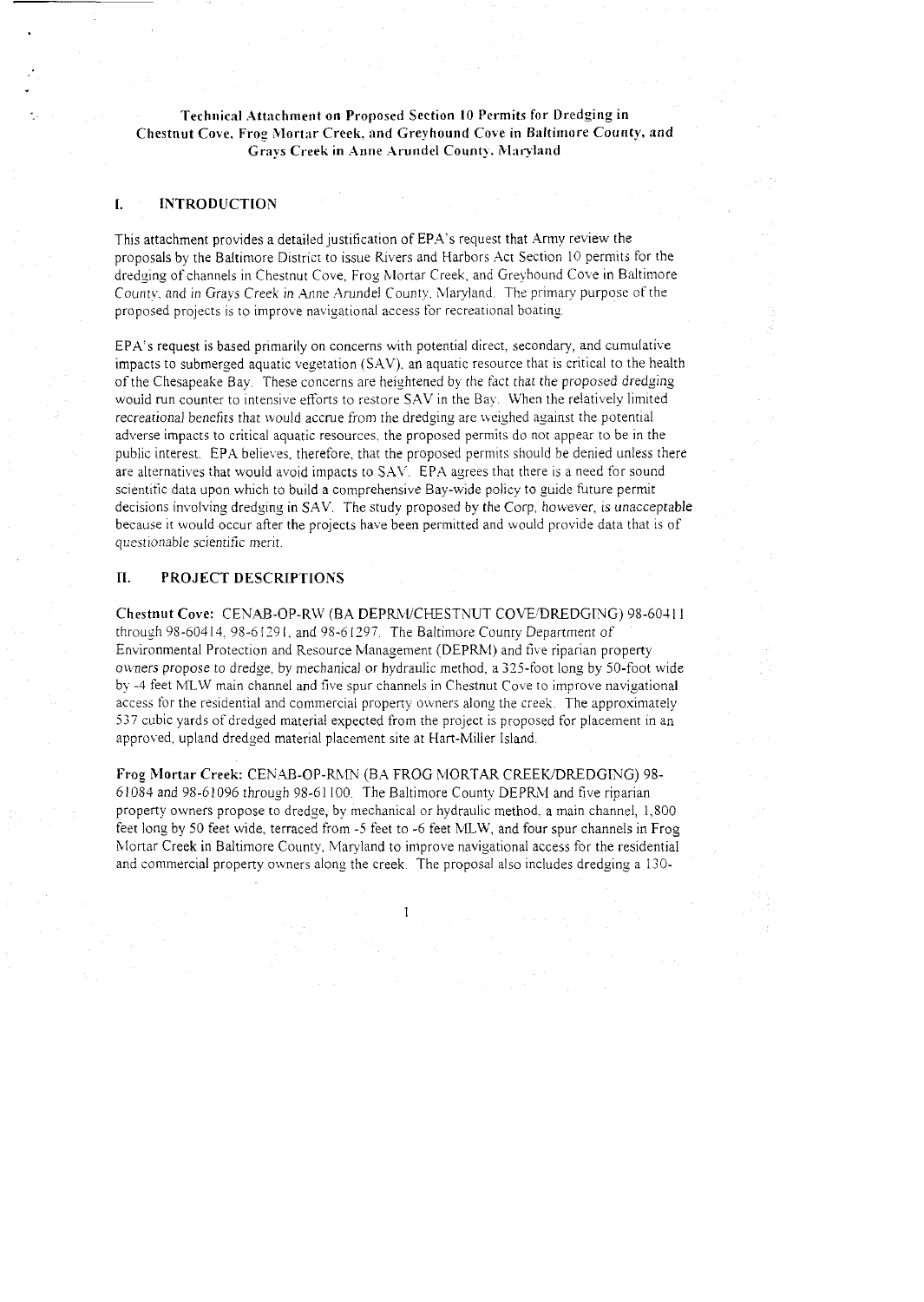foot by 300-foot area to -6 feet h1LW for an existing marina and the deepening of the main channel in Phase I. Segment C from -4 feet to -5 feet MLW. The approximately 5,474 cubic yards of dredged material expected from the project is proposed for placement in an approved, upland dredged material placement site at Hart-Miller Island.

Greyhound Cove: CENAB-OP-RW (BA DEPRM/GREYHOUND COVE/DREDGING) 97-66530, 97-66535, 97-66537, 97-66539, 97-66541 and 97-66543. The Baltimore County DEPRM and five riparian property owners propose to dredge, by mechanical or hydraulic method, a 620foot long by 50-foot wide by -3 feet MLW main channel and five spur channels in Greyhound Cove in Baltimore County. Maryland to improve navigational access for the residential and commercial property owners along the creek. The approximately 2.089 cubic yards of dredged material expected from the project is proposed for placement in an approved. upland dredged material placement site at Hart-Miller Island.

Grays Creek: CENAB-OP-RMN (AA DPW/GRAYS CREEK) 00-62576, 00-62619 through 00-62645, and 00-65739. The Anne Arundel County Department of Public Works and twenty-eight riparian property owners propose to dredge, by mechanical or hydraulic method, (1) a main channel 400-feet long by 50-feet wide to a depth of -3 feet VLLW; *(2)* two secondary channels, the northernmost being 1.700 feet long by 30-50 feet wide terraced from -3 feet to -6 feet MLW and the western 965 feet long by 30-40 feet wide and terraced from -3 feet to -6 feet MLW; and (3) 78 spur channels in Grays Creek in Anne Arundel County, Maryland to improve navigational access for the residential and commercial property owners along the creek. The approximately 17,336 cubic yards of dredged material expected from the project is proposed for placement in an approved, upland dredged material placement site at Rock Creek.

## **111. HISTORY OF EPA'S REVIEW OF THE PROJECTS**

EPA has been involved in the review of these four dredging projects from the time of publication of their respective public notices The original Public Notices for Froy Mortar Creek. Greyhound and Chestnut Coves were issued on March 16. 1998; and the Public hotice for Grays Creek was issued on March 15, 2000. EPA raised concerns with the proposed dredging in Frog Mortar Creek in letters to the Corps dated March 2, 1998, March 76, 1998. April 20; 1998, and May 13, 1999 EPA raised concerns with the proposed dredging in Greyhound Cove in letters to the Corps dated January 13, 1998, February 8, 1998, March 26, 1998. April 20, 1998, and May 13, 1999. EPA raised concerns with the proposed dredying in Chestnut Cove in letters to the Corps dated January 13, 1998, March 2. 1998, March 26, 1998, and March 27, 1998. EPA raised concerns with the proposed dredging in Grays Creek in letters to the Corps dated April 12, 2000, and May 4, 2000

EPA has consistently raised concerns with the potential adverse impacts to SAV, and has recommended that the applicants be required to thoroughly explore less damaging alternatives to the proposed projects. EPA has also consistently recommended that dredging not occur directly in SAV beds. In all four cases, EPA found that the proposed projects will have substantial and

 $\overline{2}$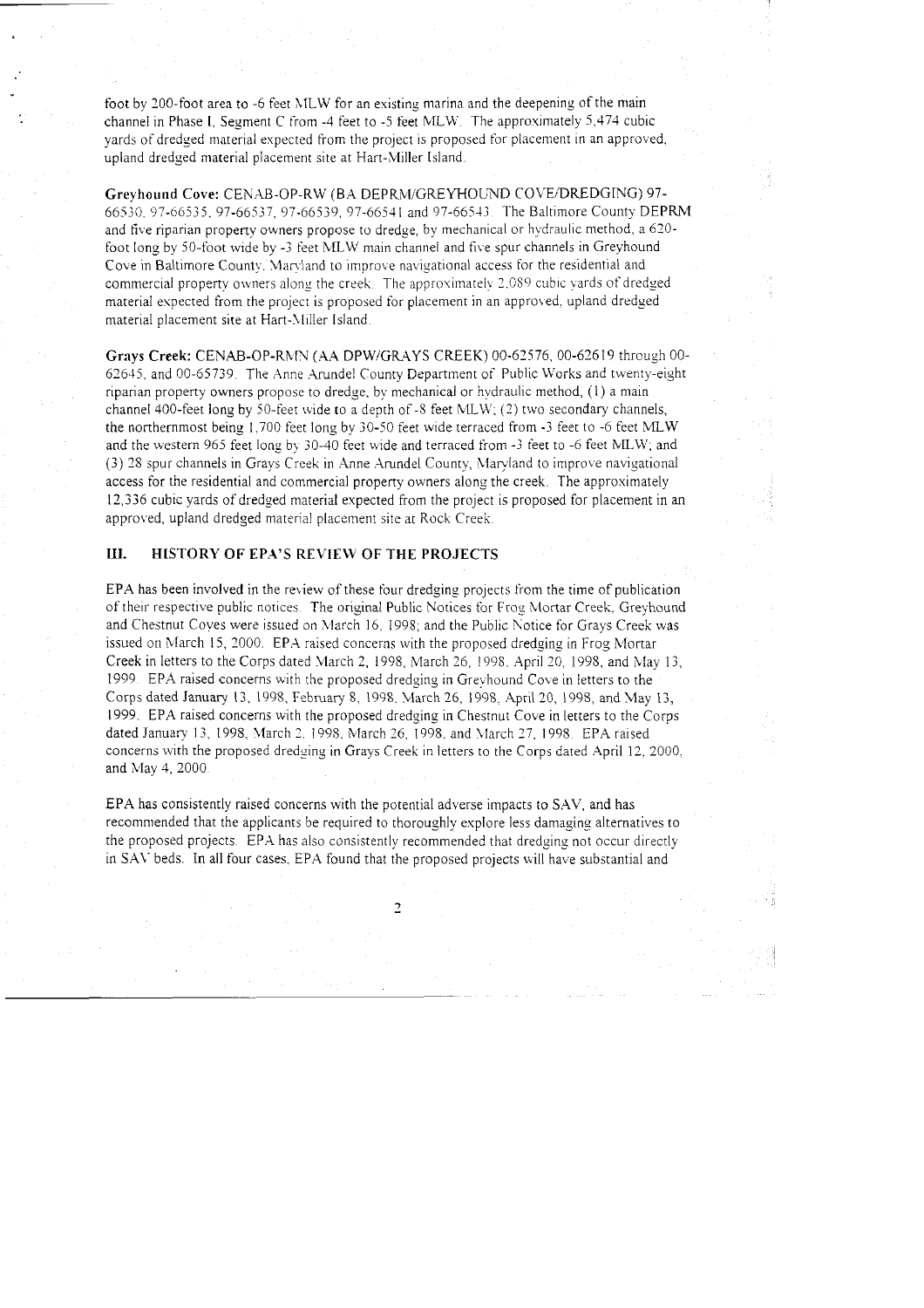unacceptable impacts on aquatic resources of national importance. Based on these concerns, EPA informed the Corps that we maintained our ability to seek Army review of the proposed permit decisions pursuant to Section  $404(q)$  of the Clean Water Act.

While attending a Public Hearing on the Middle River projects chaired by the Corps on May 24, 1999 in Bowley's Quarters, Maryland, EPA reiterated its concerns with the proposed dredging, and responded to questions from the public. In light of concerns with the proposed projects and in order to gather more information on potential impacts. EPA led an interagency group of scientists in a survey of SAV in the area of the proposed dredging projects. The results of this survey reaffirmed the importance of the SAV for habitat and water quality, and are discussed below in more detail.

In letters dated November 21, 2000, Baltimore District Engineer Colonel Fiala, Jr. indicated that, after considering EPA's concerns, the Corps intended to issue permits for the proposed projects. On December 1, 2000, Regional Administrator Bradley Campbell discussed EPA's concerns with Colonel Fiala by telephone. On December 6, 2000, Mr. Campbell informed Colonel Fiala in writing that due to unresolved concerns with the proposed project, EPA Region 3 would recommend that EPA Headquarters request Army review of the proposed permit decisions.

### $IV.$ SUBSTANTIAL AND UNACCEPTABLE IMPACTS TO AQUATIC RESOURCES OF NATIONAL IMPORTANCE

#### A. **Submerged Aquatic Vegetation**

SAV refers to vascular plants that grow beneath the surface of the water in shallow estuarine areas and tidal tributaries. Within the Chesapeake Bay, there are 13 primary species of SAV. These species include: Eurasian watermilfoil, Myriophyllum spicatum; common water weed, Elodea canadensis, wild celery, Vallisneria americana; coontail, Ceratophyllum demersum; horned pondweed, Zannichellia palustris; widgeon grass, Ruppia maritima; water stargrass, Heteranthera dubia; redhead grass, Potamogeton perfoliatus and curly pondweed, Potamogeton crispus.

SAV plays a critical role in the aquatic environment by:

- providing food and habitat for waterfowl, fish, shellfish and invertebrates;
- producing oxygen in the water column as part of the photosynthetic process;
- filtering and trapping sediment that can cloud the water and bury bottom-dwelling organisms, such as oysters;

3

protecting shorelines from erosion by slowing down wave action; and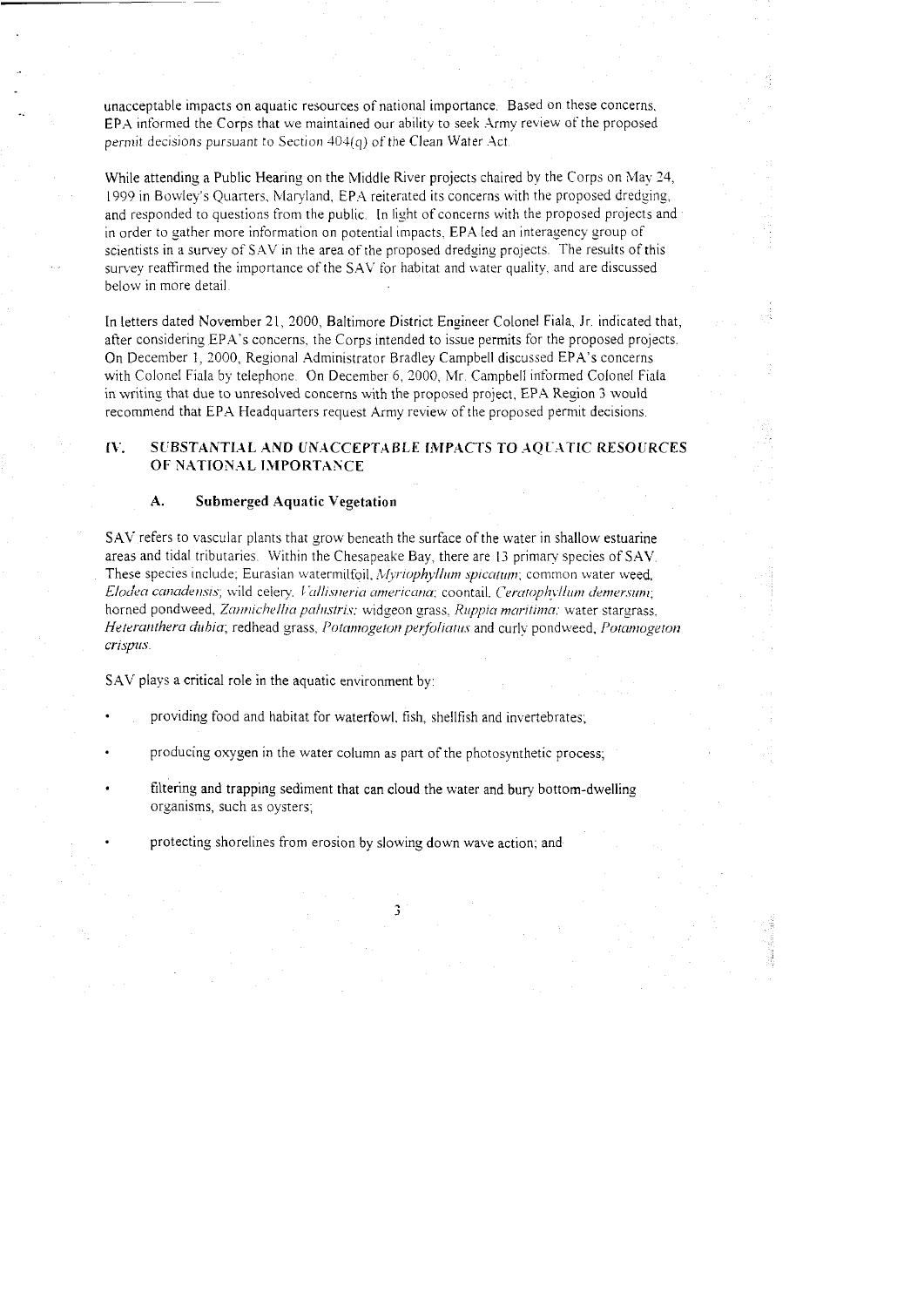removing excess nutrients, such as nitrogen and phosphorus, that can promote unwanted growth of algae in the surrounding waters.

SAV provides food and shelter for various species of fish, shellfish, invertebrates and waterfowl in the Chesapeake Bay. The blade surface of SAV serves as a substrate for microscopic algae and protozoans. Minnows swim among the plants and graze on the tiny organisms that grow on stems and leaves. Microscopic zooplankton feed on decaying SAV and, in turn, are food for larger Bay organisms. Other small species that use SAV as substrate and/or food include bay barnacles, sea squirts, sponges, isopods, amphipods, snails and sea slugs. Small fish and crustaceans. such as pipefish, seahorses, sticklebacks. anchovies. silversides, shrimp, blue crabs and clams use SAV as refuge. Shedding blue crabs conceal themselves in the vegetation until their new shells have hardened. SAV habitats also serve as protective nurseries for many juvenile fish including menhaden. herring, shad, spot. croaker, weakfish, red drum and silver perch. SAV is also a valuable food source for waterfowl. In the fall and winter, migrating waterfowl such as the American wigeon, the green-winged teal, and canvasback ducks search the sediment for nutritious seeds, roots and tubers. Resident waterfowl may feed on SAV year-round.

SAV serves other major functions in the Chesapeake Bay. as well. SAV actively removes nutrients and harmful heavy metals from surrounding waters The dense mat of roots and tubers of SAV beds provide stability for the shoreline by binding substrates. SAV beds absorb wave energy, thus limiting the effects of erosion from storms and boat traffic. In this way, SAV beds have an important effect on the overall rate and quality of sedimentation throughout the Bay. The presence of increased amounts of SAV decreases the need for future dredging by stabilizing the sediment substrate.

In light of such critical functions and values, ecoloyists use the health of SAV habitat as a primary indicator of an ecosystem's condition. When SAV beds are abundant and healthy, the water quality is increased and suspended sediments are minimal. The growth or decline of SAV populations is a determining factor, and provides a reliable indicator of overall ecosystem health within the Bay.

### **B. Fisheries**

There are several agencies and commissions that protect SAV beds and have specific policies that recommend not dredging through them. The National Marine Fisheries Service (NMFS) and U. S Fish and Wildlife (FWS) wrote several letters recommending to the Corps not to issue these permits. The Maryland Department of Natural Resources (MDNR) in a letter dated February 20, 1998, stated that they had concerns with the potential adverse impacts to aquatic resources resulting from these projects. MDNR's letter identifies Frog Mortar Creek as a spawning area of anadromous fish such as alewife, *Alosa pseudoharengus*; blueback herring, Alosa aestivalis; white perch. *Morone americana*; and yellow perch, Perca flavescens.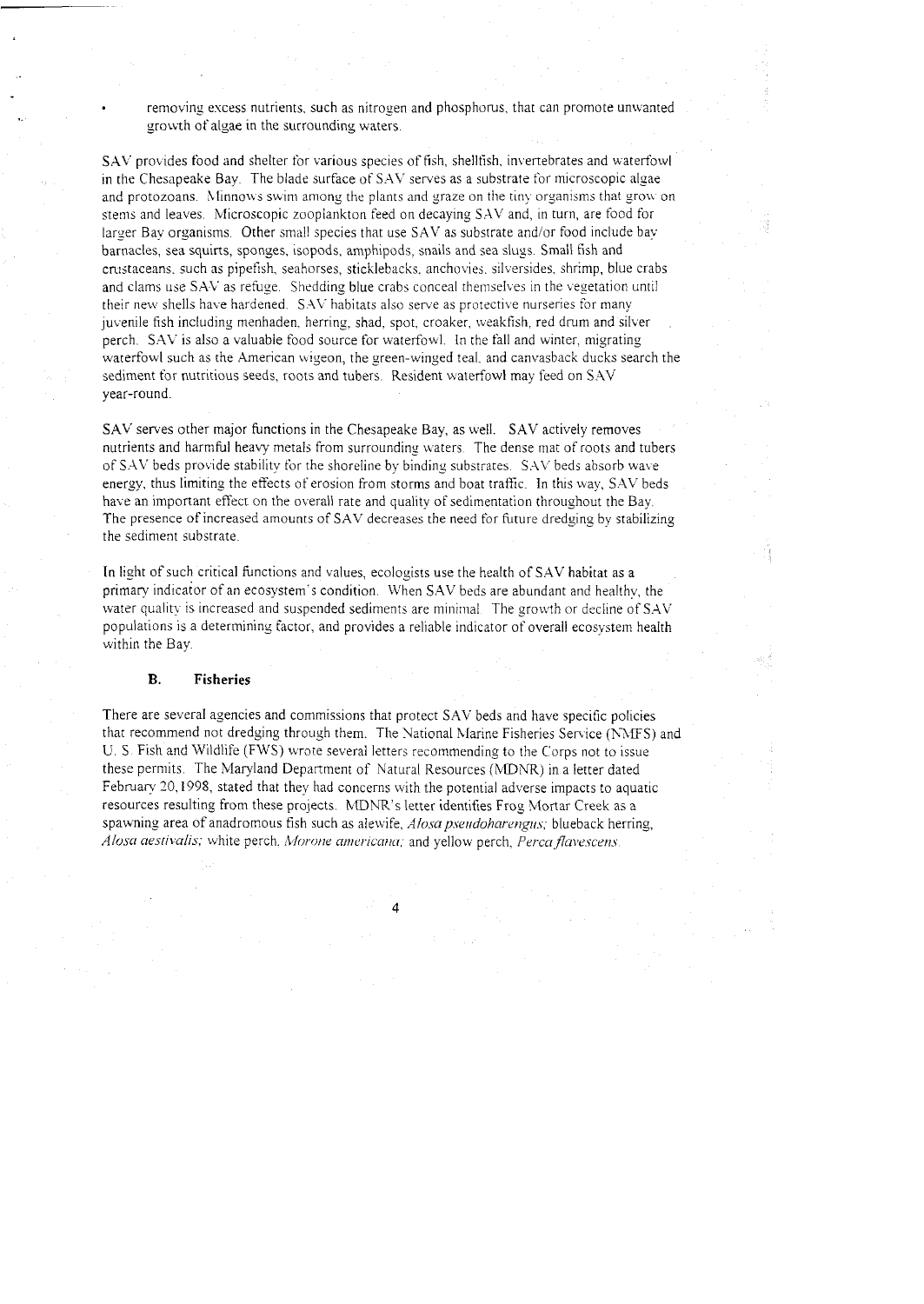The Atlantic States Marine Fisheries Commission (ASFMC) has identified species such as American Eel, Anguilla rostrata; Atlantic croaker, Micropogon undulatus; Atlantic menhaden, Brevooria tyrannus; Atlantic striped bass, Monrone saxatilis, bluefish, Pomatomus saltatrix; spot, Leiostomus xanthrus; and winter flounder, Pleuronectes americanus as needing more protection. Each species mentioned above has a management plan recommending protection of these species along with their habitat. These species are documented as utilizing the Middle River system, and therefore the habitat provided by the creeks and coves of Middle River warrant further protection. In addition, the ASFMC fully recognizes that SAV is critical to the various life stages of fish species. Consequently, in June 1997 ASFMC released their own policy pertaining to SAV that complements the Chesapeake Bay Program's policy and guidance. ASFMC specifically calls for increased protection and includes a detailed management plan recommending protection of these species and their associated habitat.

In attempting to achieve its stated goal, the ASFMC's policy emphasizes six key parts; one of which is the protection of existing SAV beds. The policy states that:

...while there have been mimerous documented restoration successes, protection and conservation are a much more assured and cost-effective approach to perpetuation of SAV. Furthermore, without strong regulatory protection of existing SAV, incremental and cumulative losses SAV from federal and state authorized coastal development, coupled with natural fluctuation will make it difficult to achieve restoration goals.

The quantity and quality of the SAV habitat throughout the Middle and Magothy River systems is proportional to the stock size of the aforementioned fish species. NMFS, and the Mid-Atlantic Fisheries Management Council (MAFMC) have indicated the importance of these shallow water areas to Winter Flounder. Moreover, the NMFS and the MAFMC have identified the Middle River as Essential Fish Habitat pursuant to the Magnuson-Stevens Fishery Conservation and Management Act for Winter Flounder. Protection of these areas is essential to the growth of the Winter Flounder population surviving along the Eastern Seaboard.

#### C. **Middle and Magothy Rivers**

The creeks and coves of Middle and Magothy Rivers contain healthy beds of SAV consisting of species including Myriophyllum spicatum, Elodea canadensis, Vallisneria americana, Ceratophyllum demersum, Zannichellia palustris, Potamogeton crispus, Potamogeton perfoliatus, Potamogeton pectinatus, Ruppia maritima and Heteranthera dubia. If existing depths remain, several of these established beds have the potential to expand significantly.

Myriophyllum spicatum (Eurasian water-milfoil) was introduced to the Chesapeake Bay area in the late 1900's. After a rapid expansion in the 1950's, followed by a decline ten years later, this species distribution is restricted to the upper reaches of the Bay. Given its growth potential, M. spicatum has the ability to occupy additional available habitat in the Bay, as well as the upper sections of tributaries and creeks.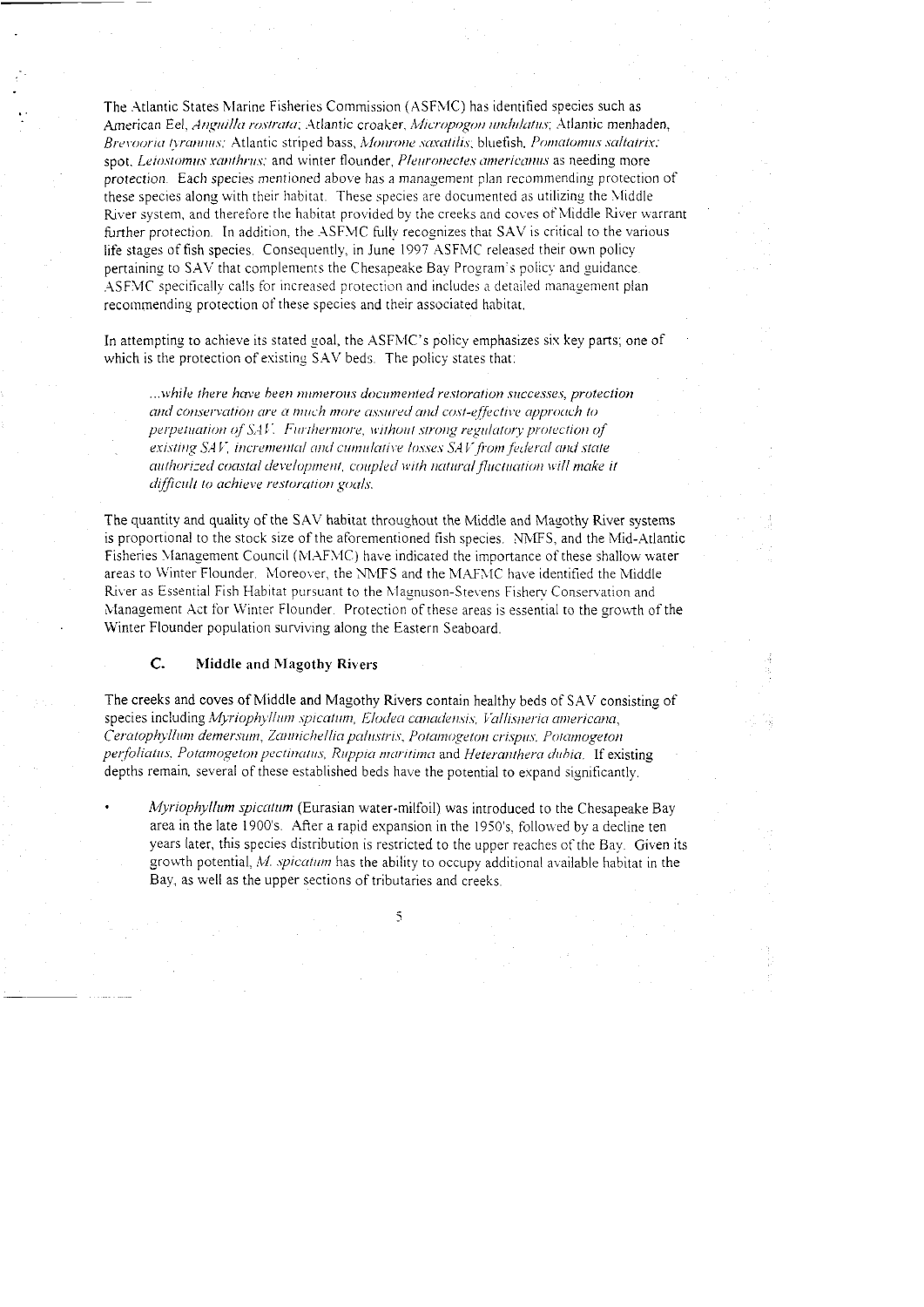*Elodea canadensis* (common waterweed) was historically abundant throughout the Bay. Seed distribution demonstrates continually decreasing disbursal of seed beds. Since the 1970's *E. canadensis* has survived only in Middle River and presently continues to decline. According to historical evidence, this species has a high potential to expand.

*Vallisneria americana* (wild celery) is one of the more valuable species found within the Bay due to its historically wide range of distribution. From 1970 to 1987, the seed record showed a dramatic decline in this species in the Middle River.

*Ceratophyllum demersum* (coontail) does not require use of a substrate and rarely reproduces utilizing seeds. Therefore, no seed record exists to show historic distribution. Due to *C. demersum's* ability to float freely, larger distribution patterns then those present are possible.

Zannichellia palustris (horned pondweed) is one of the most widely distributed species of the Bay. Seed abundances declined between 1880 and 1980, but since that time distribution of this species has slightly increased. Z. palustris shows a high degree of annual variability with very abundant seed beds, indicating that this species has an extremely high potential to expand.

*Potamogeton perfoliatus* (redhead grass) has been common to the upper Bay and its tributaries. After 1970, this species experienced a severe decline with seeds found only in four creeks, including Middle River. There have since been some sporadic recurrences of P. *perfoliatus.* Based on historical ranges, this species holds the potential of a very wide area of distribution.

*Potamogeton pectinatus* (sago pondweed) is reported as the most common species present in few areas of the bay, including Middle River. This species has the potential to occupy a much wider area than many other species currently present in the bay.

Since the mid-1980's, SAV has been documented within the Middle River system. In 1995 and 1996. Baltimore County conducted an SAV survey throughout these creeks. SAV aerial distribution was much greater in 1996 than in 1995. Specifically, in Frog Mortar Creek, an increase was noted in the health and quantity of five species of SAV: including Eurasian watermilfoil, *Myriophyllum spicatum*; common waterweed. *Elodea canadensis*; wild celery, *Vallisneria americana; coontail, Ceratophyllum demersum and horned pondweed, Zannichellia* palustris. In late April 1998, SAV was re-surveyed in an interagency sampling effort. Results from this survey show significant expansion of SAV beds throushout many areas of the Middle River system.

Even thouyh SAV distribution is increasing throughout the Middle fiver watershed, this information does not imply that existing SAV beds are stable enough to survive after becoming

6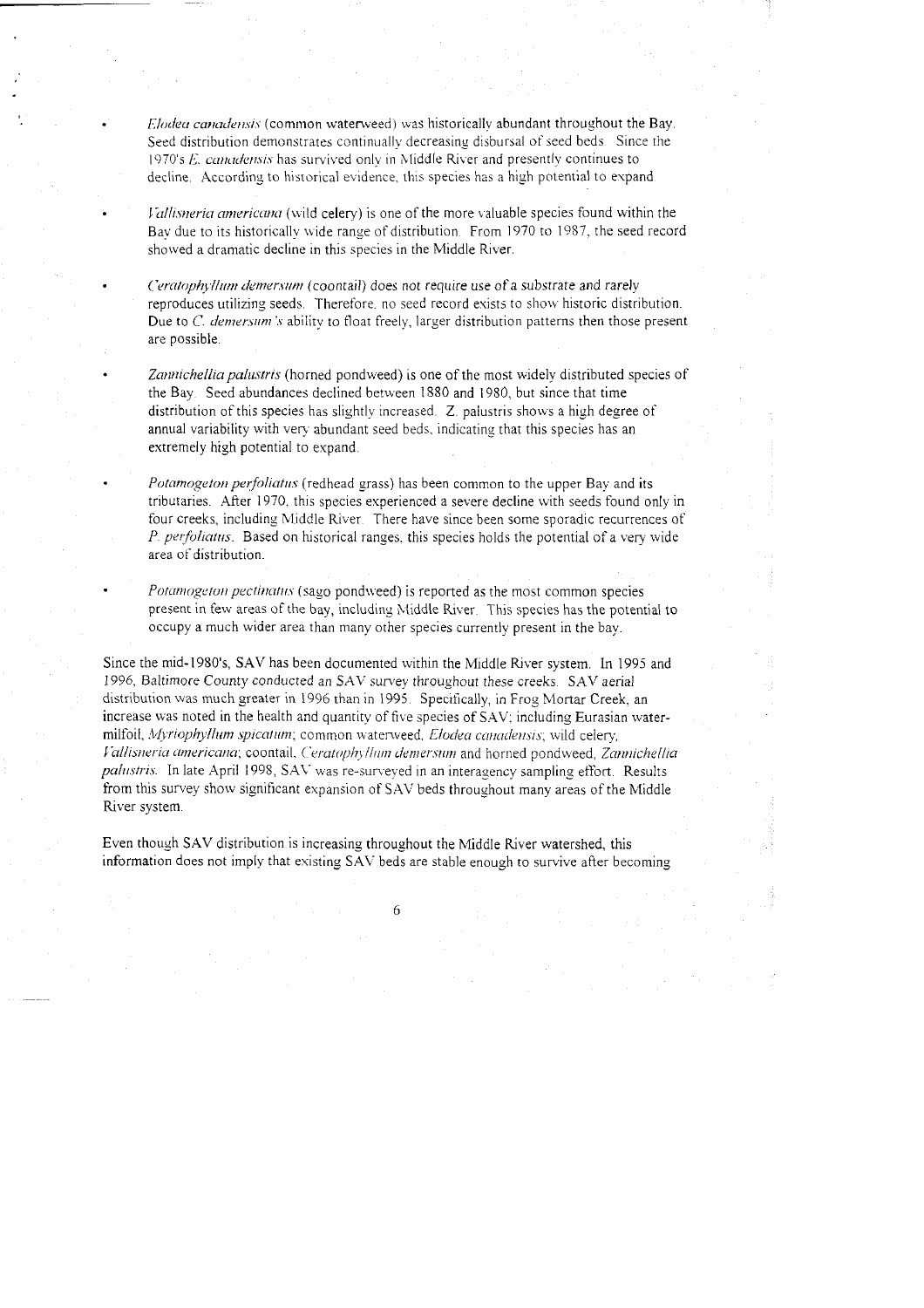disrupted or destroyed by dredging activities. For example. S.AV distribution has shown significant vacillations in the Middle River, including an 81% decline from 1993 to 1995, the second lowest recorded by the Virginia Institute Marine Science aerial suweys. Overall, the Middle River system, as with much of the Chesapeake Bay, has been severely stressed over the past 20 to 30 years. Protecting existing SAV and encouraging re-colonization of historic beds is critical for improving conditions within the Middle River and similar creeks and coves.

### **D. Direct, Secondary, and Cumulative Impacts**

**s:** 

EPA is concerned that the proposed dredging projects will result in significant direct, secondary; and cumulative impacts to SAV. Specifically, dredging through SAV will cause the direct destruction of the beds and loss ot'the critical functions they provide in the context of the broader aquatic ecosystem. In addition, the associated loss of SAV rhizome/tuber/root mass will eliminate or greatly reduce the potential for SAV to reestablish or expand inro new areas. The proposed dredging will establish depths in many areas that are beyond the ideal SAV habitat depth of 1.5 meters, thus further limiting regrowth or expansion potential. As previously noted, S.AV serves to reduce the overall rate of sedimentation, whereby the presence of SAV lessens suspended sediments. Therefore, the loss of SAV can increase turbidity and decrease light penetration, which can also cause adverse impacts beyond the immediate areas being dredged. Ironically, the loss of SAV can result in accelerated erosion and increase the need for future dredging. These direct and secondary impacts will contribute to the dramatic cumulative losses of SAV in the Chesapeake Bay, and the associated declines in ecosystem integrity.

S.AV provides critical water quality benefits, including turbidity reduction and nutrient removal. Plant roots bind both sediments and pollutants which would otherwise contribute to the major causes of pollution in the Bay. In addition to impacts that such changes have on the aquatic ecosystem in general, there can also be secondary impacts on remaining SAV beds. Increased turbidity, for example, can have a significant impact on remaining  $SAV$  beds by reducing photosynthesis Further lighr reductions to plants that are already living in turbid waters can result in senescence of plant tissue and eventual population declines. As noted above. dredging through SAV beds can also have a negative effect on plant dispersal and the establishment of other beds, by eliminating seeds and root propagules.

Cumulative impacts to SAL' have the potential to adversely affect fauna throughout the Chesapeake Bay. Nearly all 3,600 species of plants, fish and animals of the Chesapeake rely on S.AV beds at some time in their life cycles. The food web of the Bay is dependent on the overall health of existing SAV beds and the reestablishment of SAV beds back to historic levels. Dredging through SAV either eliminates dependent fauna or causes it to move to other pans of the Bay to find SAV for nursery areas and foraging. As invertebrates and fish populations move to other areas, predation of those species increases. Also, as juvenile fish move to other SAV beds, commercial and recreational fish species srock sizes decrease.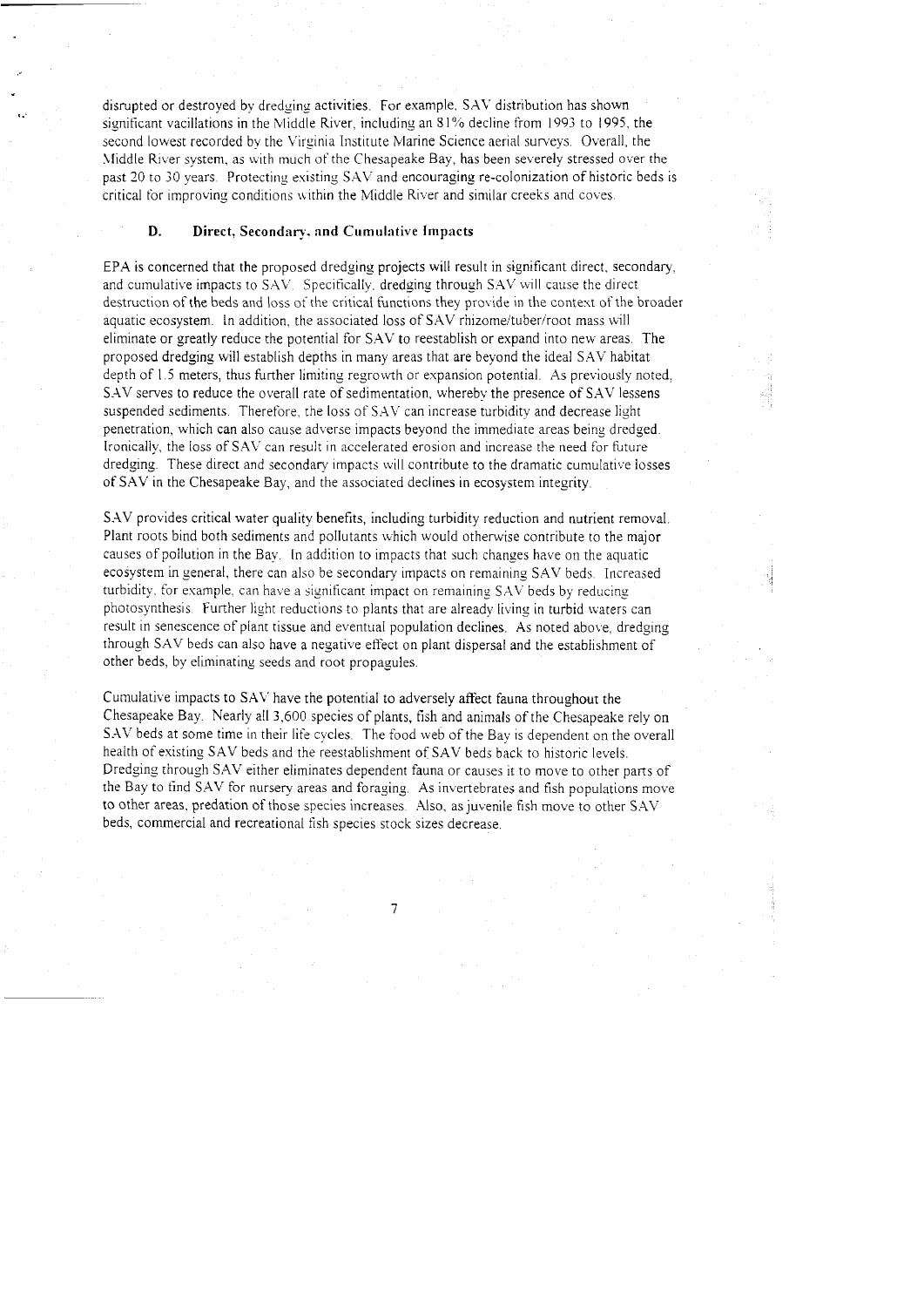### **V. PUBLIC INTEREST AND NAVIGATIONAL NEEDS**

According to Corps regulations, permits cannot be issued for activities which are contrary to the public interest (33 CFR Part 320.4). In determining whether a project is in the public interest, the Corps is to consider the relative extent of the public and private need for the proposed work, as well as the extent of the detrimental effects which the proposed work is likely to have on public and private uses to which the area is suited. Corps regulations further state that where there are unresolved conflicts as to resource use, the Corps should consider using reasonable alternative methods to accomplish the objective of the work (33 CFR Part 320.4(a)(2)(ii)). EPA believes that the relatively limited private recreational benefits that would accrue from the proposed dredging are outweighed by the potential detrimental effects to public and private interests in the Chesapeake Bay. As such. the proposed projects are not in the public interest and should not be authorized by the Corps unless there are reasonable alternatives that would accomplish the project purpose without destroying SAV.

The stated purpose of the permits in Baltimore and Anne Arundel Counties is to improve navigational access for the residential and commercial property owners Boaters have historically used these creeks for recreational purposes, as they continue to do so today. According to the Corps Notices of Intent for these projects (November 2000), as of recently there exists a lack of "safe boat access" and unfulfilled "current boat use needs." At present, the dredging permits require minimum dredging depths below the current depth of the creek beds. However, boaters are currently utilizing their waterfront access. Dredging to these depths would be enough to eliminate the vegetative roots and rhizomes of any established SAV beds. These proposals to dredge shallow channels when current waterfront access already exists represent unxvarranted environmental harm and risk for the purpose of gaining a comparatively limited navigational improvement for a relatively small portion of the recreational boating community.

EPA is not requesting that property owners relinquish current access. Therefore, no financial or logistical loss is expected to occur. Alternatives to the proposed projects are available and should be fully evaluated. Possible ways to achieve avoidance and/or minimization include limiting spur channel widths and lengths to a size necessary for reasonable mooring and/or to access the channel end of an existing pier or boat lift. Applicants have the option of extending pier lengths wherever possible to minimize dredging through SAV beds. Also, channels could be reconfigured to avoid or minimize adverse impacts to existing beds. While some minimization of impacts has been proposed, the critical importance of SAY to the Chesapeake Bay dictates that the Corps should request that the applicants perform detailed analyses of alternatives that would not impact SAV. Where no such alternatives exist, proposals which would directly impact SAV should be denied. EPA will work with the District and the applicants to help explore and evaluate alternatives.

# **VI. EXISTING POLICIES PROTECTING SAV**

In addition to the fishery policies discussed earlier, the four proposed dredging projects at issue are in contlict with, and would undermine, a number of other important policies and agreements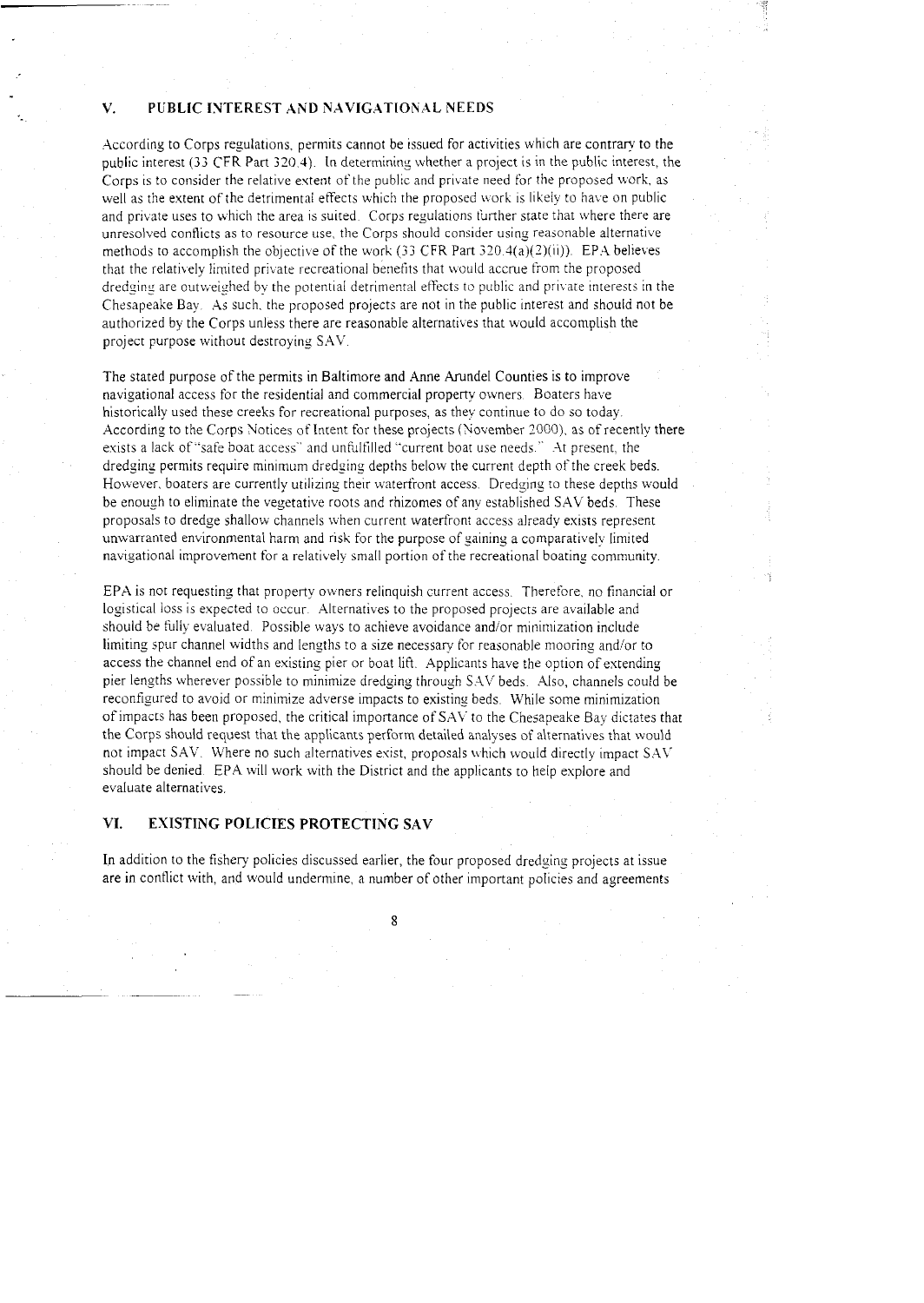pertaining to restoration of the Chesapeake Bay, particularly with respect to the protection of SAV. Historically, all agencies have recommended denial of SAV disruption; including EPA. FWS, NMFS, the Chesapeake Bay Program, and the Corps. Several non-governmental agencies within the Chesapeake Bay region. including the Chesapeake Bay Foundation, are also opposed to the approval of such permits.

The Chesapeake Bay has been designated a resource of international importance by the Ramsar Convention. The Chesapeake Bay 2000 Agreement signed by Maryland, Virginia. Pennsylvania. the District of Columbia, the Chesapeake Bay Commission and the Federal government reaffirms the interim Bay-wide goal of protecting and restoring 114,000 acres of SAV, and calls for new and more aggressive goals to be adopted by 2002. The Estuaries and Clean Water Act of 2000 requires all Federal agencies to comply with the Chesapeake Bay Agreement on Federal lands: and provides \$275 million to restore estuarine habitat, including SAV. In addition, in 1995 the Corps took part in the development of "Guidance for Protecting Submerged Aquatic Vegetation in Chesapeake Bay from Future Disruption," agreeing to a number of policies for the protection of S.4V, including the need to avoid dredging in esisting SAV beds and areas that are suitable for SAV recolonization.

The Chesapeake Bay Program's 1989 "Submerged Aquatic Vegetation Policy" also encourages the protection of existing SAV beds from further losses. The 1989 SAV policy was signed by the EPA Administrator, Chesapeake Bay Commission Chairman, the Governors of Maryland, Pennsylvania, and Virginia, and the Mayor of Washington D.C., thus indicating the importance of protecting SAV systems. The stated goal of this policy is to achieve a net gain in SAV distribution, abundance. and species diversity in the Chesapeake Bay and its tidal tributaries over present populations by:

- 1. protecting existing submerged aquatic vegetation beds from further losses due to increased degradation of water quality. physical damage to the plants. or disruption to the local sedimentary environment;
- 2. setting and achieving regional water and habitat quality objectives that will result in restoration of submerged aquatic vegetation through natural revegetation: and,
- **3** setting regional submerged aquatic vegetation restoration goals in terms of acreage, abundance, and species diversity considering historical distribution records and estimates of potential habitat.

The SAV policy places emphasis on four components key to the future restoration and protection of submerged aquatic vegetation: I) assessment of historical, current and future distribution and abundance; 2) protection of existing populations; 3) restoration of former populations: and 4) increasing our knowledge of the resource through research and continued education of the public.

Q

The SAV policy states:

The goal of the SAV policy is to achieve a net gain in SAV distribution,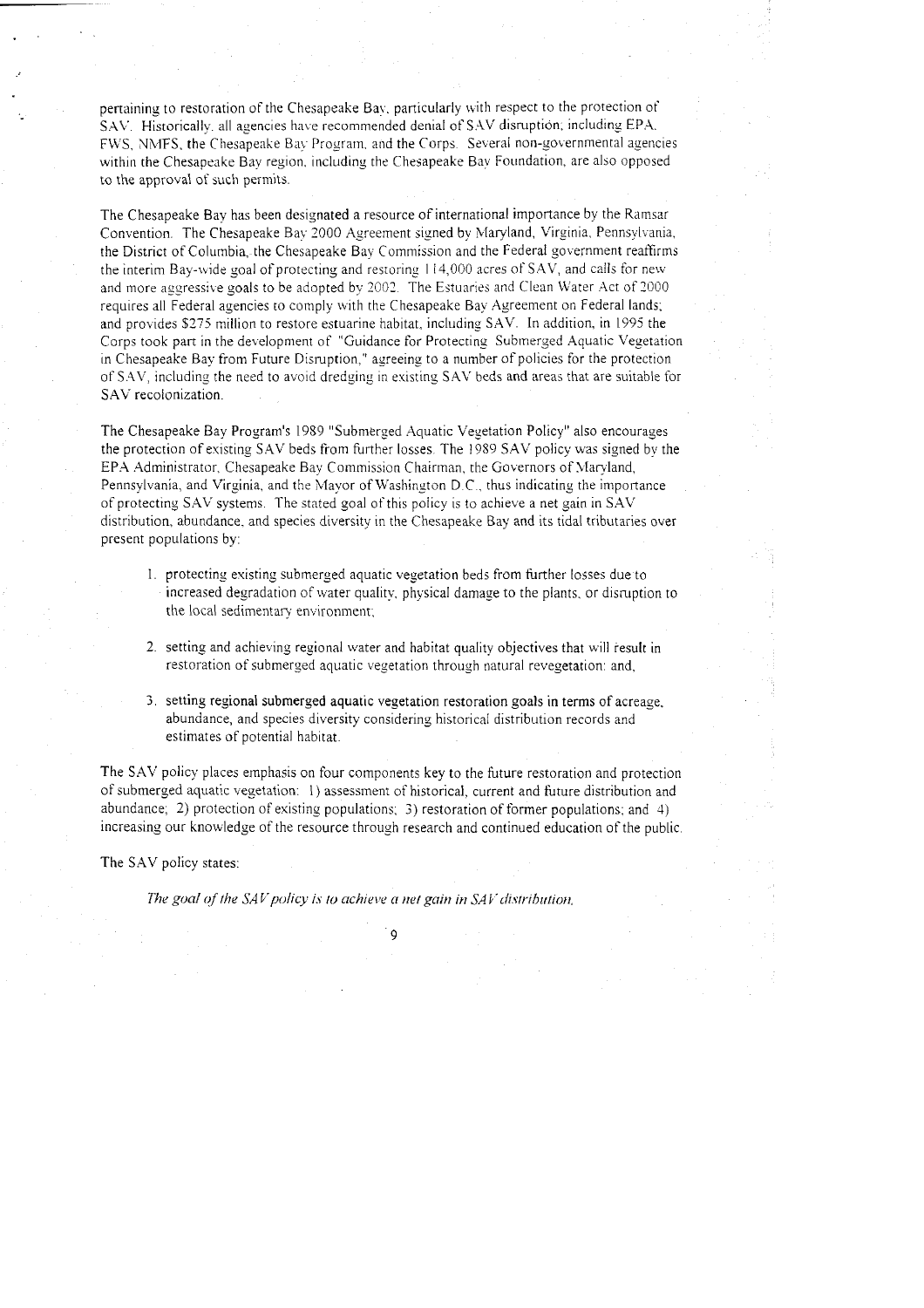abundance, and species diversity by protecting existing SAV beds from further losses due to increased degradation of water quality, physical damage to the plants, or disruption to the local sedimentary environment....

The parties to the SAV policy are committed to:

 $\ldots$ use existing regulatory and resource management programs, and develop new programs, to limit permanent and irreversible, direct and indirect impacts to submerged aquatic vegetation and their habitats. Only in rare circumstances will losses of submerged aquatic vegetation be considered justifiable.

Issuing the pending permits for access channel enlargement in the Middle River and Magothy River systems is clearly inconsistent with the aforementioned policies and goals. In addition to the immediate impacts of the proposed dredging, authorization of these projects would set a precedent which could encourage future efforts to dredge in areas with SAV, thus further undermining the important efforts to protect and restore SAV for the good of the greater Chesapeake Bay ecosystem.

#### VII. PROPOSED DREDGING IMPACTS STUDY

The Corps has proposed that a study entitled "Assessment of Potential Impacts on Submerged Aquatic Vegetation Due to Permitted Dredging Activities" be conducted to determine whether dredging permanently or temporarily damages SAV beds. Making use of historic documentation of the quantity and quality of SAV, one set of sample data will be gathered before dredging occurs and multiple data samples will be collected after the dredging operation is complete. The Corps plans to draw conclusions from this study which will then be utilized to determine future permitting efforts. In addition to EPA's concern that the results of the proposed study will, by design, not be known until after adverse impacts to critical aquatic resources may have occurred, EPA is also concerned with the scientific validity of the proposed study.

As proposed by the Corps, this assessment of SAV is of questionable merit due to a lack of control sites and data. For any study to yield conclusive results, it must prove statistical significance with a low standard error. The study, as proposed, offers no control sites to provide information on the possible effects of critical parameters; including nutrient loading, sediment characteristics, light regime and others. Without specific knowledge concerning these parameters, erroneous results could easily be drawn. The study plans for one data sample to be collected before dredging occurs within each creek. One sample is not enough information to provide statistical evidence for any conclusions to be established. The quality of the data which would be generated by the proposed study is also questionable. To conclude with statistically significant results, the study must collect continuous data from a selected number of sites for an appropriate length of time. This data must include information on each critical parameter. In all respects, for any study to yield valid conclusions, it must appropriately follow the parameters of the scientific method.

 $10$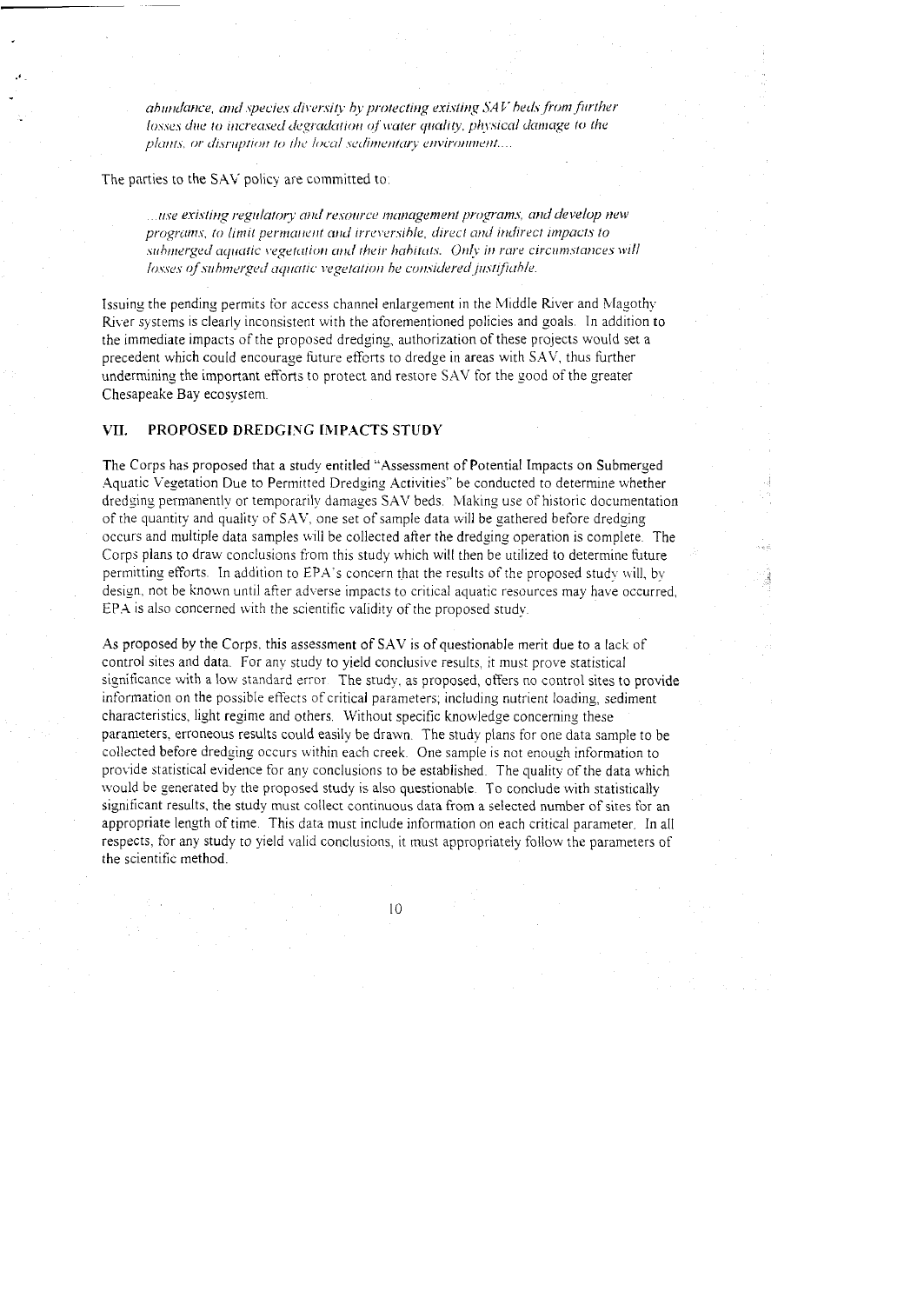At the request of the Corps Baltimore District. the Corps' Watenvavs Experiment Station (WES) reviewed the technical merits of the proposed stud\. In this re~iew, *WES* emphasizes the need for a scientifically defendable study for future resulatory decisions, suggesting data coliection on a continuous basis from selected sites, utilizing sophisticated monitoring equipment. This approach will provide information on the critical parameters that affect SAV, thus determining whether any of these parameters have an effect on the re-colonization and growth rates of SAV. A scientifically based study is necessary to understand the causal factors behind the dredging impacts on *SAV.* As WES states, a study that fails to employ the scientific method will produce inconclusive results.

Several times the EPA has stated its opposition to dredging through any established SAV bed, including those SAV beds designated for the purposes of the presence/absence study proposed by the Corps. Other Federal resource agencies such as NMFS and FWS have also recommended not to pursue a presencelabsence study. Fisheries biologists from the MDNR also hold that the proposed study will be inconclusive.

EPA agrees with the Corps that there should be a study that could be used to develop a comprehensive policy concerning dredging activities and SXV. The current proposal, however. does not adequately account for key variables inherent in aquatic ecosystems. Therefore. the proposed study will have low reliability as a basis for the creation of new policy. In recognition of the need for sound scientific information upon which to develop a Bay-wide policy on dredging and SAV. EPA commits to work with the Corps and others to help design a suitable study and to develop of comprehensive policy based on its results

## **VIII. CONCLUSIONS AND RECOMMENDATIONS**

**e.** 

In summary. EPA believes that the approval of these four projects will result in significant and unacceptable impacts to SAV and the broader aquatic environment. Given the potential adverse impacts of the proposed projects, when weighed against the relatively limited private benefits, EPA recommends the following:

- The Corps should require the applicants to conduct a thorough review of alternative measures which would avoid impacts to SXV.
- Where impacts to SAV cannot be avoided, the Corps should not authorize the proposed dredging projects.
- The Corps should work with *EPA* and other interested stakeholders to develop a sound scientific study of dredging impacts on SAV, and to use the results of such a study to help develop a Bay-wide policy to guide future permit decisions. No permits should be issued for dredging in SAV until such a policy is developed.

 $11$